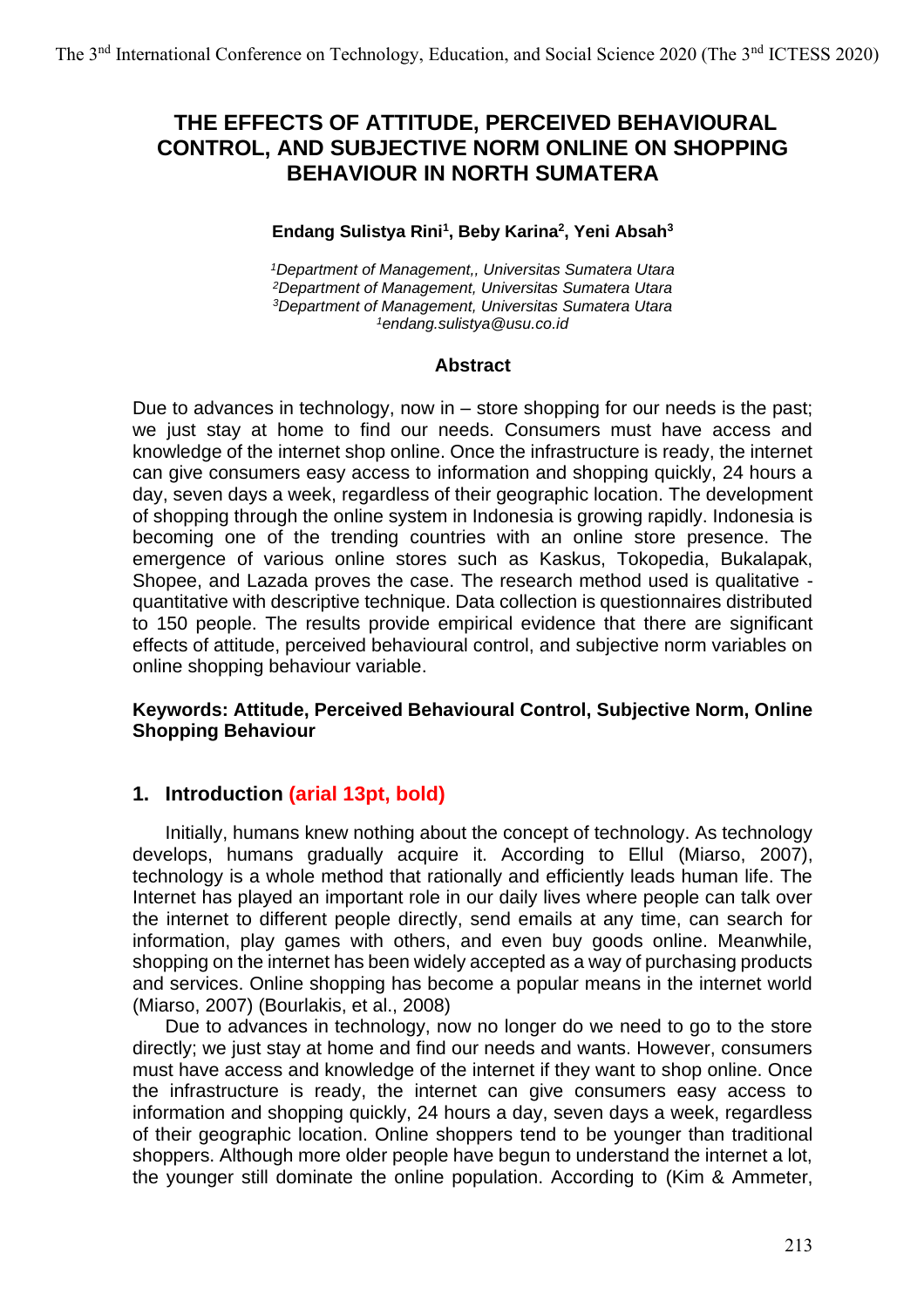2008), the younger generation is not only more familiar with e-commerce, but they also process information from websites five times faster than older generation do. Gen Y refers to a specific generation born between the 1980s and early 1990s. This generation is technologically savvy as they grow up in the information age and tend to use media every day. It is believed to be the largest group of people using the internet as a shopping channel.

Referring to the study titled ―The Opportunity of Indonesia initiated by TEMASEK and Google, the growth of Indonesian e-commerce increased as the internet usage grew in Indonesia. In 2015, there were 92 million internet users in Indonesia. In 2020, it is predicted that Indonesian internet users will increase to 215 million people. Of these total internet users, in 2015, there were 18 million online buyers in Indonesia. By 2025, 119 million people are predicted to become online buyers in Indonesia. Thus, unsurprisingly, the increase will increase the market value of Indonesian e-commerce. TEMASEK and Google predict that Indonesia's e-commerce market value will reach \$81 billion by 2025 (Zaenudin, 2017)

The development of shopping through the online system in Indonesia is growing rapidly. Indonesia is becoming one of the trending countries with an online store presence. The emergence of various online stores such as Kaskus, Tokopedia, Bukalapak, Shopee, and Lazada proves the case. The online shopping system develops well due to the growing number of internet users as the internet technology itself also continues to develop. The survey conducted by the Indonesian Association of Internet Service Providers (APJII) revealed that the number of internet users in Indonesia in 2012 reached 64 million people or 24.23 percent of the total population in Indonesia. In 2015, internet users increased to reach 139 million or 50 percent of the total population of Indonesian society.

The growing number of internet users is driving a huge potential to provide online shop or online store services. Online shopping is increasingly trusted and in demand because of its ease when consumers shop. In fact, people grow more trust in the internet, including shopping online. The mushrooming of online shops or online stores gradually transforms the human mindset from doing in  $-$  store shopping. Although there have been cases of online shopping fraud, online shops are still believed to satisfy consumers through the sale of goods sold in the website.

## **2. Literature Review**

### **2.1. Online Shopping Behaviour**

Online shopping behaviour refers to the process of purchasing products and services over the internet. Then online purchase has become an alternative to purchasing goods or services. Online sales are growing both in terms of service, effectiveness, security, and also popularity. Nowadays, shopping online is very common. Consumers barely spend energy when shopping online; they only need to go to the website to make a purchase transaction.

According to (Liang & Lai, 2002), online purchasing behaviour is the process of buying products or services through internet media. The online purchasing process has different steps compared to the physical purchasing behaviour. The peculiarity of the process of buying through internet media is when potential consumers use the internet and search for information related to the goods or services they need.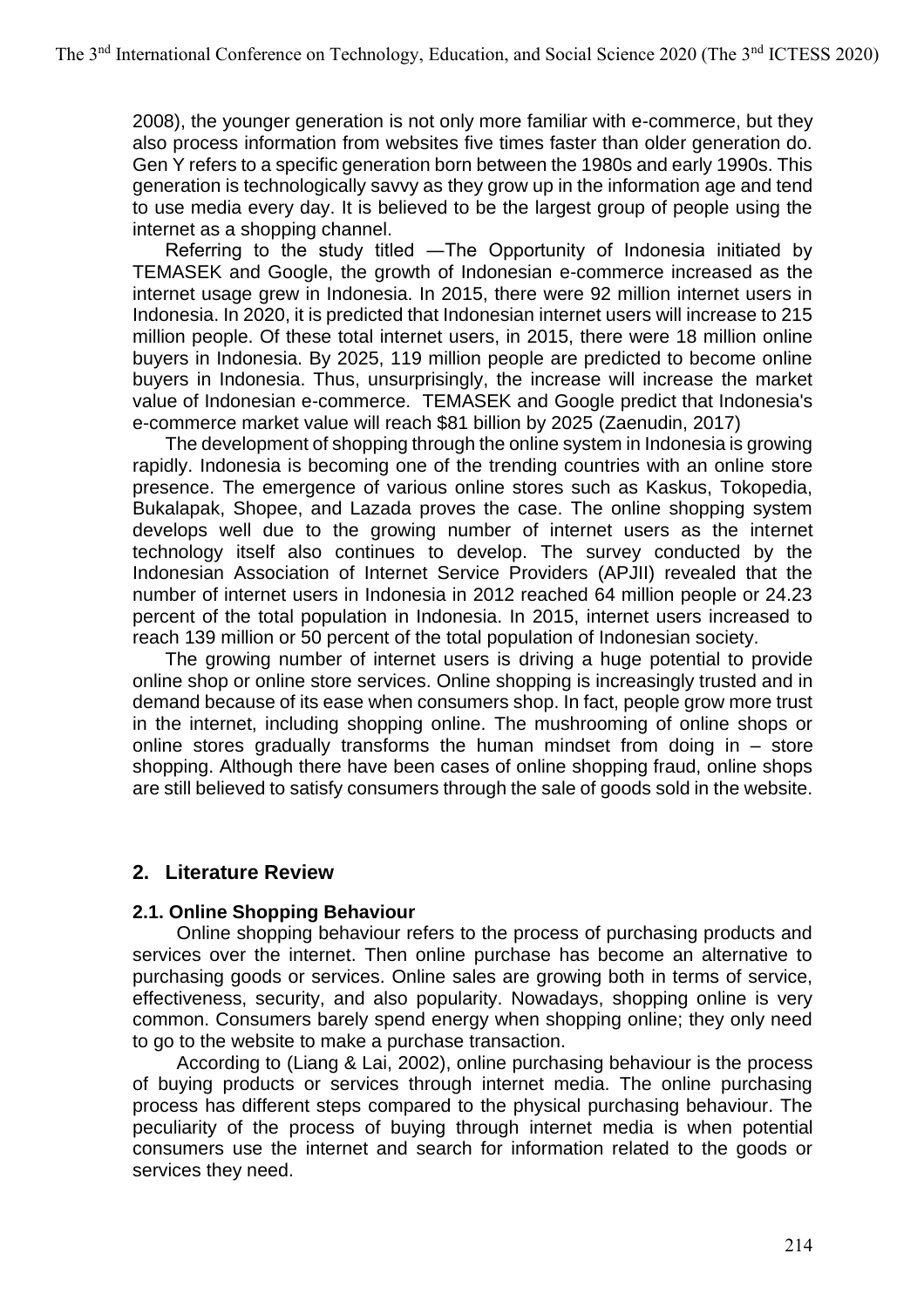Marketers (manufacturers) who understand their consumer behaviour will be able to estimate how consumers' tendency to react to the information they receive, so that marketers (manufacturers) can devise appropriate marketing strategies. Therefore, online businesspeople must have and carry out the right strategies in order to get internet users who have not made online purchases interested in making purchases online and can retain the customers they already have. The right strategy can be created by knowing in advance the behaviour of online purchase consumers.(Sumarwan, 2014)

Previously, several studies have been conducted on regular online shopping behaviour ( (Kahn & Schmittlein, 1989); (John & Ariely, 2000); (Fox & J. Hoch, 2005); (Chu & Cebollada, 2008); (Chintagunta & Cebollada, 2012)). They found that great trips to supplies are done online and these mainly involve heavy goods. In addition, online baskets ( $\epsilon$ 155.80) average 3.5 times larger than offline baskets (€44.90). Furthermore, researches show that consumers buy more unique categories and unique items online compared to offline. Averagely, consumers bought 29.3 categories exclusively online, compared with 32.4 categories that were exclusively purchased offline. The fact that online variations are less common can be explained by the more regular nature of online shopping. (Kahn & Schmittlein, 1989) (John & Ariely, 2000) (Fox & J. Hoch, 2005) (Chu & Cebollada, 2008) (Chintagunta & Cebollada, 2012)

One of the factors that influences consumers' online purchasing behaviour is the perception of benefits. According to (Kim, et al., 2008), the perception of benefits is the consumer 's confidence about the extent to which they will get the better of online transactions with certain websites. The concept of the word "benefit" refers to the extent to which an innovation is considered better to replace an existing idea (Rogers, 2003). For example, the benefits of shopping through the website reflect consumer recognition that this new shopping method provides certain benefits as an alternative shopping format. (Karayanni, 2003) says that if a customer believes that they will benefit more when buying online than buying through a conventional store, then they certainly prefer this shopping option in fulfilling his needs. (Forsythe, et al., 2006) found a positive and significant relationship between the perception of the benefits of purchasing over the internet, the frequency of purchases, and the time used for online searches. (Farag & Lyons, 2009) found that online search and benefit perception had a positive effect on shopping frequency, and this had a positive effect on online purchases. This indicates that the perception of benefits towards online purchases will affect the behaviour of purchases made by consumers.

### **2.2. Theory of Planned Behaviour**

Theory of Planned Behaviour (TPB) or planned behavioural theories is the continuation of the Theory of Reasoned Action (TRA) which had been studied by Ajzen and Feshebian in 1975 then developed until 1980. Theory of Reasoned Action has limitations on its inability in dealing with individual behavioural controls. Planned behaviour theory is an individual's intention to do something given by practice.

According to (Ajzen & Fishbein, 1991), the intention is assigned in capturing motivational factors to influence behaviour. They are an indication of how difficult it is for someone to try new things and how much effort has been planned to behave. Generally, if the stronger a person's intention is to engage in behaviour, the more likely it is to perform real, and the greater is the progress towards success.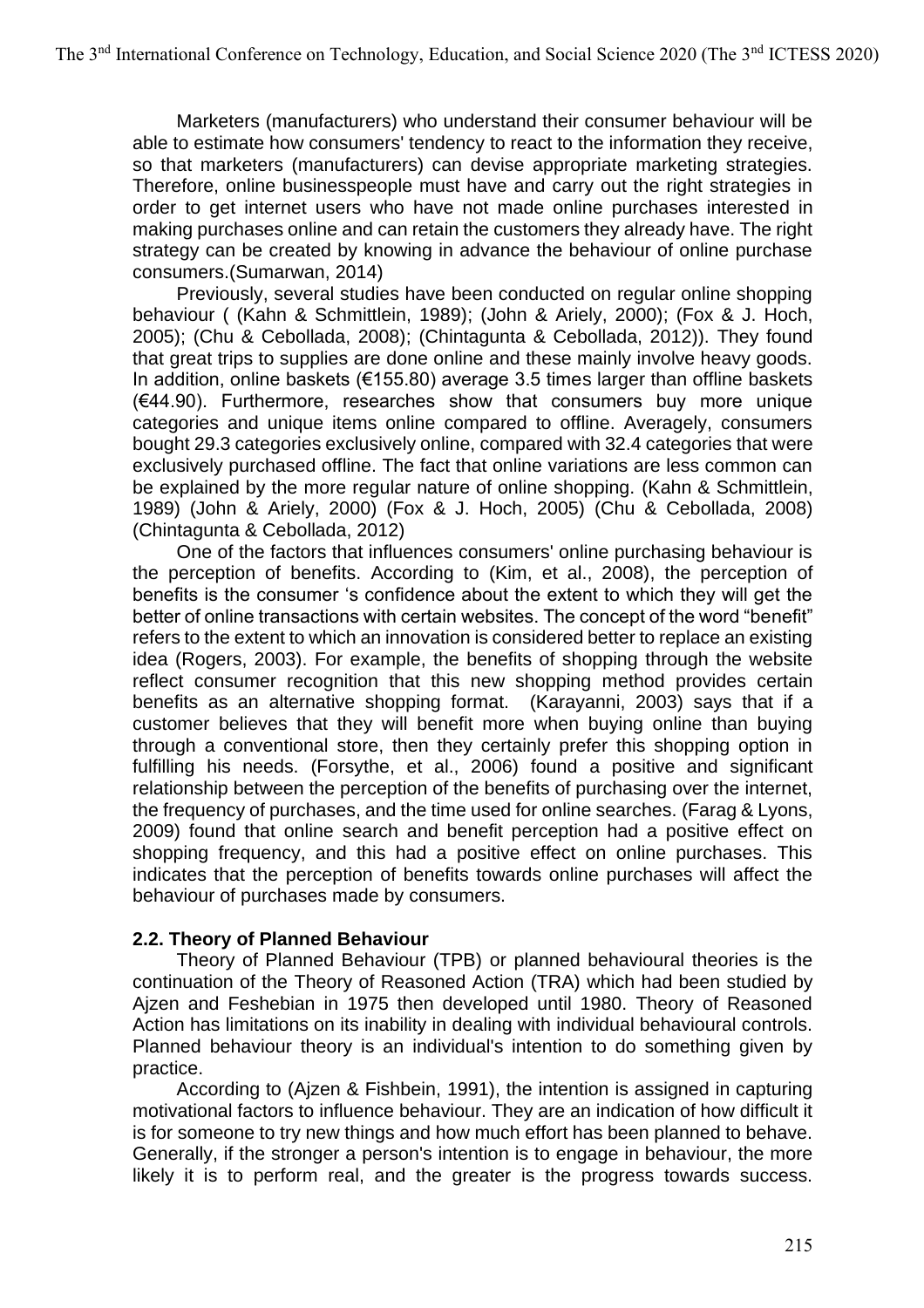Behaviour is under the will when a person is able to decide when to perform or not to perform.

According to (Miniard & Cohen, 1981), the theory of planned behaviour distinguishes between three types of beliefs, namely behavioural belief, normative belief, and control belief, where they are related to attitude construction, subjective norms, and perceived behaviour control. The need for these differences, especially the difference between attitude and normative beliefs (and between attitude and subjective norm) is sometimes



- H1 = The Effect of Attitude on Online Shopping Behaviour
- H2 = The Effect of Subjective Norm on Online Shopping Behaviour
- H3 = The Effect of Perceived Behaviour Control on Online Shopping Behaviour
- H4 = The Effect of Attitude, Subjective Norm, and Perceived Behaviour Control on Online Shopping Behaviour

## **3. Research Methods**

The research method used is associative with descriptive techniques. Data collection was conducted by distributing questionnaires to 150 people who made online shopping and residing in North Sumatra. Hypothetical testing uses linear regression analysis.

## **4. Result and Discussion**

**4.1. Descriptive Analysis**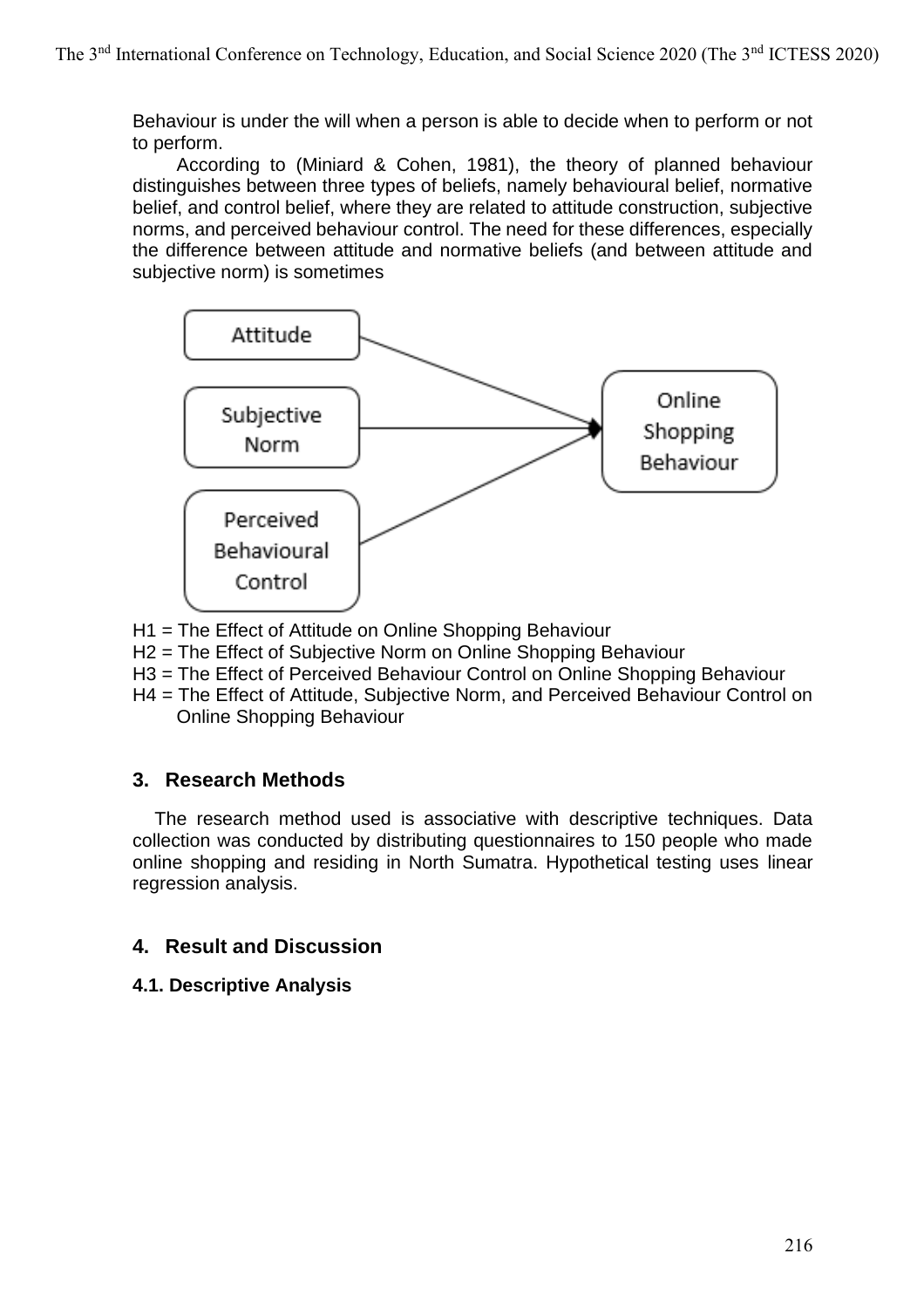

### **Respondents by Age**

The image above shows that the majority of online shoppers, comprising 33% or 46 respondents, are aged 24-30, which indicates that the productive age is very fond of doing the shopping online. According to (Hernández & Jiménez, 2011), as time passes, the average age of online shopping consumers increases, so the generation who know technology at the age of 30 - 40 will be replaced by the generation aged 20 - 30 who have better technological knowledge. Thus, older individuals show a reluctance to adopt new technologies, due to the distrust they have of the internet, which is more due to their lack of experience.



#### **Respondents by Gender**

The picture above shows the online shoppers are predominantly 59% or 83 female respondents. According to (Kumar, 2014), the motives of women's shopping are based on hedonism and benefit factors. Hedonistic factors are performed by women only for pleasure alone, while benefit factors arise when women need something.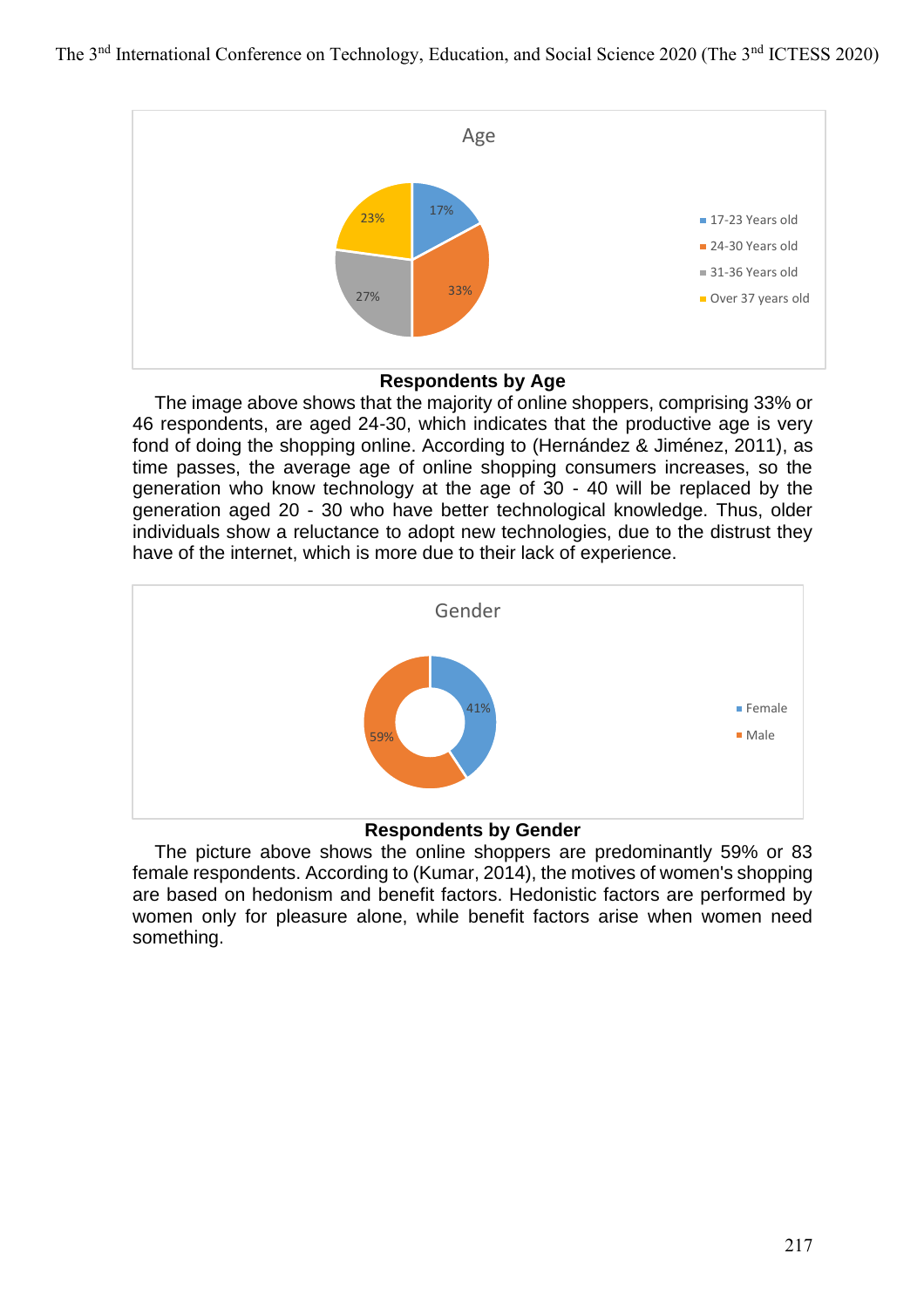

### **Respondents by City/District**

The image shows that the majority of online shoppers, comprising 33% or 46 respondents, reside in Medan city. Medan, the capital of North Sumatra province, is the  $4<sup>th</sup>$  biggest city in Indonesia, the home to a population of 2.2 million people, with 994,000 internet users (Masril, 2020).



**Respondents by Marketplaces**

The image above shows that the majority of online shoppers prefer Shopee, comprising 54 respondents or 39%. Shopee, is one of the important players in Indonesia, especially in the "mobile - first" country. Shopee is a diversified and leading online marketplace that also provides a regular web shopping experience. This online shopping platform is available throughout Southeast Asia such as in Singapore, Philippines, Malaysia, Thailand, Vietnam. Shopee is also available in Taiwan. (Artaya & Purworusmiardi, 2019)



## **Respondents Based on Monthly Frequency of Shopping**

The picture above shows that the majority of monthly online shoppers are 99 respondents or 71%.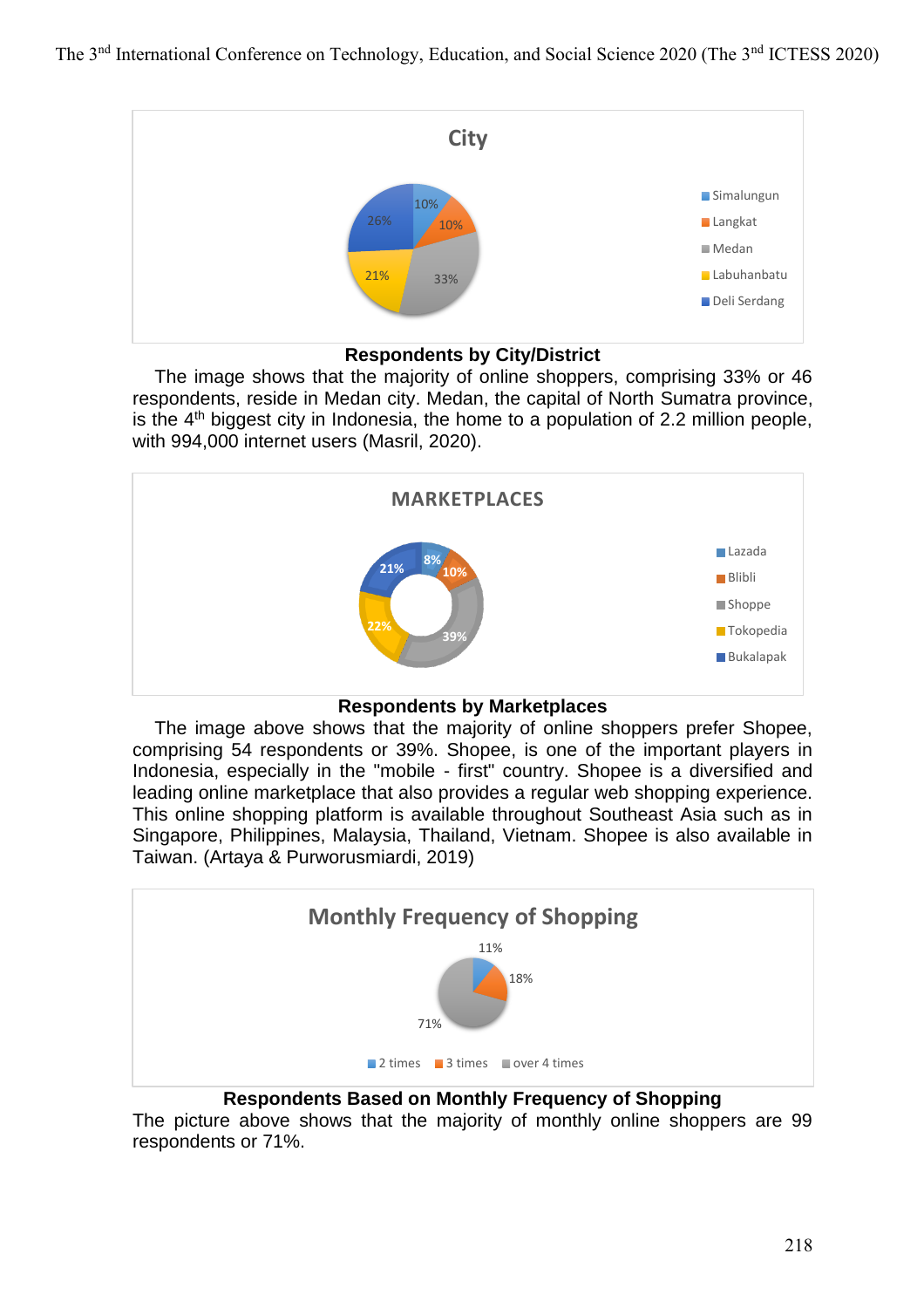### **4.2. Inference Analysis**

The study used path analysis using the SPSS application to evaluate the influence of attitude, subjective norm, and perceived behavioural control variables on online shopping behaviour.

The R value and the adjusted R-squared value are used to evaluate the strength in the relationship between the predictor variable and the bound variable. The summary model provides information regarding the coefficient of determination as shown in the Coefficient of correlation (R) Table explaining the strength between the association of free variables with bound variables while adjusted R-Squared explains the amount of variance described through the research model.

|       |                          |          |                            | Std. Error of the |
|-------|--------------------------|----------|----------------------------|-------------------|
| Model |                          | . Square | Adjusted R Square Estimate |                   |
|       | 616a                     | .379     | .366                       | 3.05922           |
| -     | $\overline{\phantom{a}}$ |          |                            |                   |

#### **Model Summary**

a. Predictors: (Constant), perceived behavioural control, attitude, subjective norm

The table above shows that the contribution of variations in the value of attitude, subjective norms, and perceived behavioural control variables in influencing variations in online shopping behaviour is 37.9% and the remaining 62.1% is the contribution of other variables excluded from this research model.

| <b>UUBIIIUIBIIII</b> |                              |                                |              |                              |                |              |  |  |
|----------------------|------------------------------|--------------------------------|--------------|------------------------------|----------------|--------------|--|--|
|                      |                              | Unstandardized<br>Coefficients |              | Standardized<br>Coefficients |                |              |  |  |
| Model                |                              |                                | Std. Error   | Beta                         |                | Sig.         |  |  |
| 11                   | (Constant)<br>attitude       | 10,059<br>209                  | 2,681<br>083 | 195                          | 3,753<br>2,517 | ,000<br>.013 |  |  |
|                      | subjective norm<br>perceived | .444                           | .091         | .404                         | 4,893          | ,000         |  |  |
|                      | behavioural<br>control       | 197                            | 095          | 158                          | 2,080          | .039         |  |  |

**Coefficients<sup>a</sup>**

a. Dependent Variable: online shopping behaviour

The table above shows that attitude, subjective norm, and perceived behavioural control variables have a significant influence on North Sumatra's online shopping behaviour variables, with a variable perceived behavioural control of 0.013, a subjective norm variable of 0.000, and a perceived behavioural control variable of 0.039.

| <b>ANOVA</b> <sup>a</sup> |                 |                   |     |                          |        |                   |  |
|---------------------------|-----------------|-------------------|-----|--------------------------|--------|-------------------|--|
|                           | Model           | Sum of<br>Squares | df  | Mean Square <sup>F</sup> |        | Sig.              |  |
|                           | Regression      | 777,944           |     | 259,315                  | 27,708 | .000 <sup>b</sup> |  |
|                           | <b>Residual</b> | 1272,799          | 136 | 9,359                    |        |                   |  |
|                           | Total           | 2050,743          | 139 |                          |        |                   |  |

a. Dependent Variable: online shopping behaviour

b. Predictors: (Constant), perceived behavioural control, attitude, subjective norm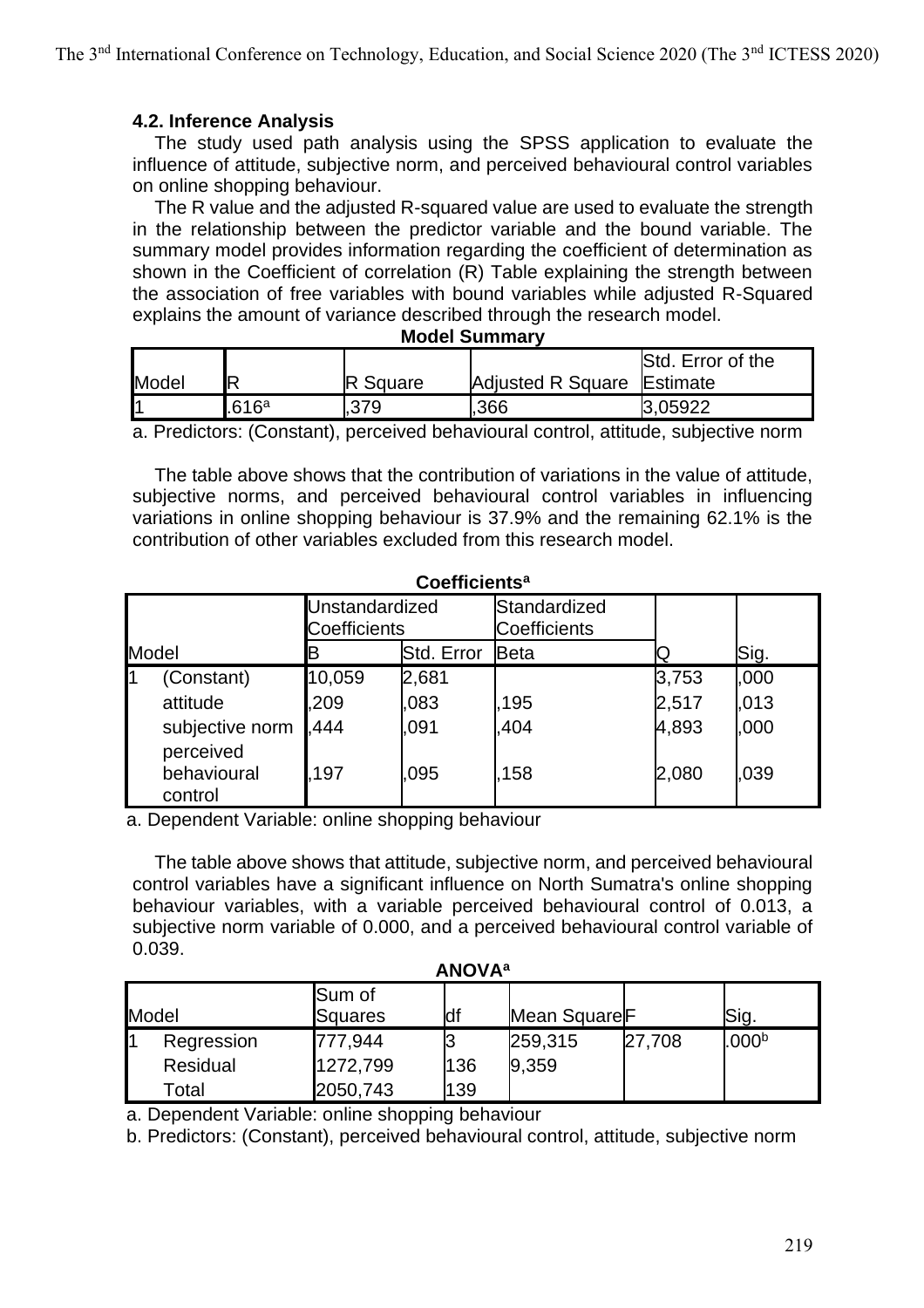The table above shows that attitude, subjective norm, and perceived behavioural control variables simultaneously have a significant influence on North Sumatra's online shopping behaviour variables.

### **The Effect of Attitude on Online Shopping Behaviour**

The results of this study show that attitude variable has a positive and significant influence. This is in line with past researches by (Ariff, et al., 2014)(Javadi, et al., 2012) (Yang, et al., 2007). Customer attitude is an important factor that will influence their decisions regarding the transaction process performed in shopping. Attitude is a concept that has been studied by many behavioural researchers. Attitude is considered a factor that determines a person's behaviour. Practically, all marketing activities relate to the important task of influencing consumer attitudes.

Online shopping is a new way to make transactions. In this activity, buyers and sellers do not meet in person as in the usual sales process. Time efficiency and effectiveness in the transaction process are what make consumers interested in doing online shopping (Safitri, et al., 2017). Sellers will use the internet to display the site they own as a store with all products offered to consumers. Then, consumers as buyers will see and decide to buy products offered on the site. According to the research by (Yang, et al., 2007), many consumers still doubt online shopping, but the advantage of online shopping is that buyers can make transactions anytime, which makes it a very strong selling point especially in buying clothes and groceries.

#### **Subjective Norm Effect on Online Shopping Behaviour**

The results of this study are in line with the research by (Marzieh, et al., 2015), (Khare & Sadachar, 2014), and (Singh & Srivastava, 2018) which showed that subjective norm variable has a positive and significant influence on online shopping behaviour. The study by (Noor, et al., 2020) recommends that online shopping sites maintain the confidentiality and security of customers as they can increase their confidence in online shopping. Shopping sites should not ask for excessive information from consumers, especially if the consumer may find unnecessary personal details to provide when making the transaction.

The influence of subjective norms on consumer behaviour has increased on social networking sites such as Facebook, Myspace, and Twitter which have gained phenomenal popularity in recent years and have become subjects that are increasingly in demand in the scientific and practitioner worlds, so it is important to understand the important drivers of the adoption and use of technology. (Tan, et al., 2012)

Subjective norms are a person's perception or view of other people's beliefs that will influence the intention to perform or not to conduct the behaviour being considered. (Bhattacherjee, 2000), (Gong, 2009), and (Aqila, et al., 2016) viewed subjective norms as two forms of influence, namely interpersonal influence and external influence. Interpersonal influences are the influence of friends, family members, colleagues, bosses, and individual experiences that are seen as potential adopters. While external influence is the influence of outside organizations such as external reports in the media of the time, experts' reports and opinions, and other non-personal information considered by individuals in behaving.

## **The Effect of Perceived Behavioural Control on Online Shopping Behaviour**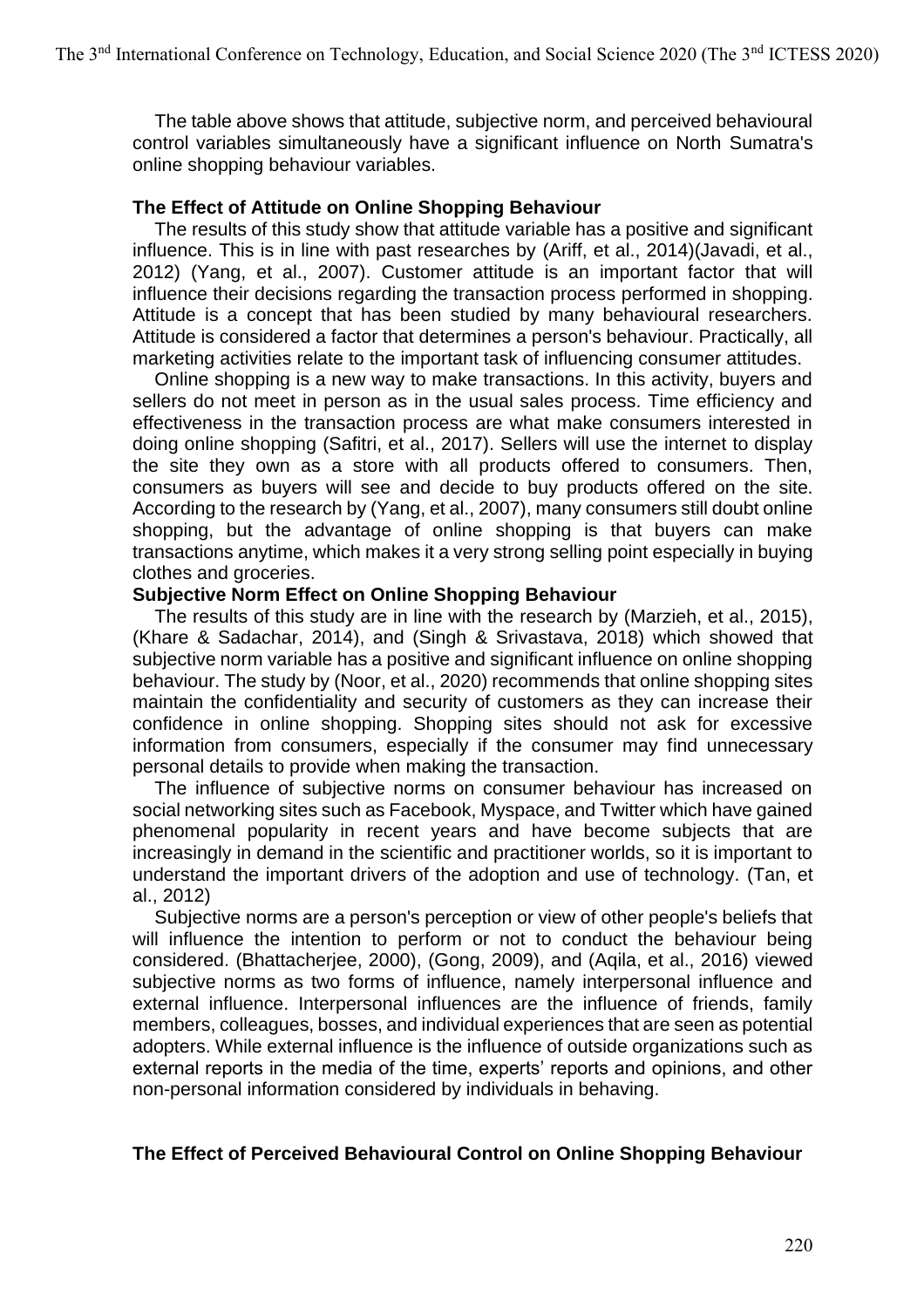The results of this study are in line with the research by (George, 2004) showing that perceived behavioural control variable has a positive and significant influence. According to TPB, a person's beliefs about his or her ability to conduct such behaviour also affect whether or not he or she actually performs the behaviour. If two individuals with the same intention are engaging in a behaviour, a person with stronger beliefs about his or her abilities or perceived behavioural control, is more likely to succeed.

Attitude is an individual's positive or negative evaluation of a particular behaviour, and subjective norms are a person's perception of social pressure whether or not to perform certain behaviours (Fishbein, et al., 1975), whereas perceived behavioural control is an individual's perception of the control it has with respect to certain behaviours (Ajzen, 1991). This factor, according to (Ajzen, 1991), refers to an individual's perception of the ease or difficulty of bringing up certain behaviours and is assumed to be a reflection of past experiences as well as anticipated obstacles. According to (Ajzen, 1991), these three factors of attitude, subjective norm, and perceived behavioural control can predict an individual's intent in performing certain behaviours. (Bo, et al., 2013) in his research suggested that the internet shopping experience will lower the risk in shopping over the internet to increase the intent of greater purchases over the internet. The research by (Forsythe & Shi, 2003) further stated that positive experiences in shopping online affect shoppers' perception and intent in shopping online.

## **5. Conclusions and suggestions**

The results provide empirical evidence that attitude, perceived behavioural control, and subjective norm variables have a significant effect on the variable of online shopping behaviour in North Sumatra.

## **References**

Ajzen, I., 1991. The Theory of Planned Behavior. *Organizational Behavior and Human Decision Processes,* 2(50).

- Ajzen, I. & Fishbein, M., 1991. *Belief, attitude, intention and behaviour: An introduction to theory and research.* Reading: Addison-Wesley.
- Aqila, N., Osman, A., Abdullah, S. & Salahudin, S. N., 2016. The Relationship of Attitude, Subjective Norm and Website Usability on Consumer Intention to Purchase Online: An Evidence of Malaysian Youth. *Procedia Economics and Finance ,* Volume 30.
- Ariff, M. S. M. et al., 2014. Consumer Perceived Risk, Attitude and Online Shopping. *IOP Conf. Series: Materials Science and Engineering,* p. 3.
- Artaya, I. P. & Purworusmiardi, T., 2019. Efektifitas Marketplace Dalam Meningkatkan Konsentrasi Pemasaran Dan Penjualan Produk Bagi Umkm Di Jawa Timur. *Universitas Narotama.*
- Bhattacherjee, A., 2000. Acceptance of. *IEEE Transactions on Systems, Man, and Cybernetics – Part A: Systems and Human ,* Volume 30.
- Bo, D., Kwon, W.-S. & Forsythe, S., 2013. The impact of online shopping experience on risk perceptions and online purchase intentions: Does product category matter?. *Journal of Electronic Commerce Research,* 1(15), pp. 13-24.
- Bourlakis, M., Papagiannidis, S. & Fox, H., 2008. E-Consumer Behaviour: Past, Present and Future Trajectories of an Evolving Retail Revolution.. *DBLP,* pp. 64-76.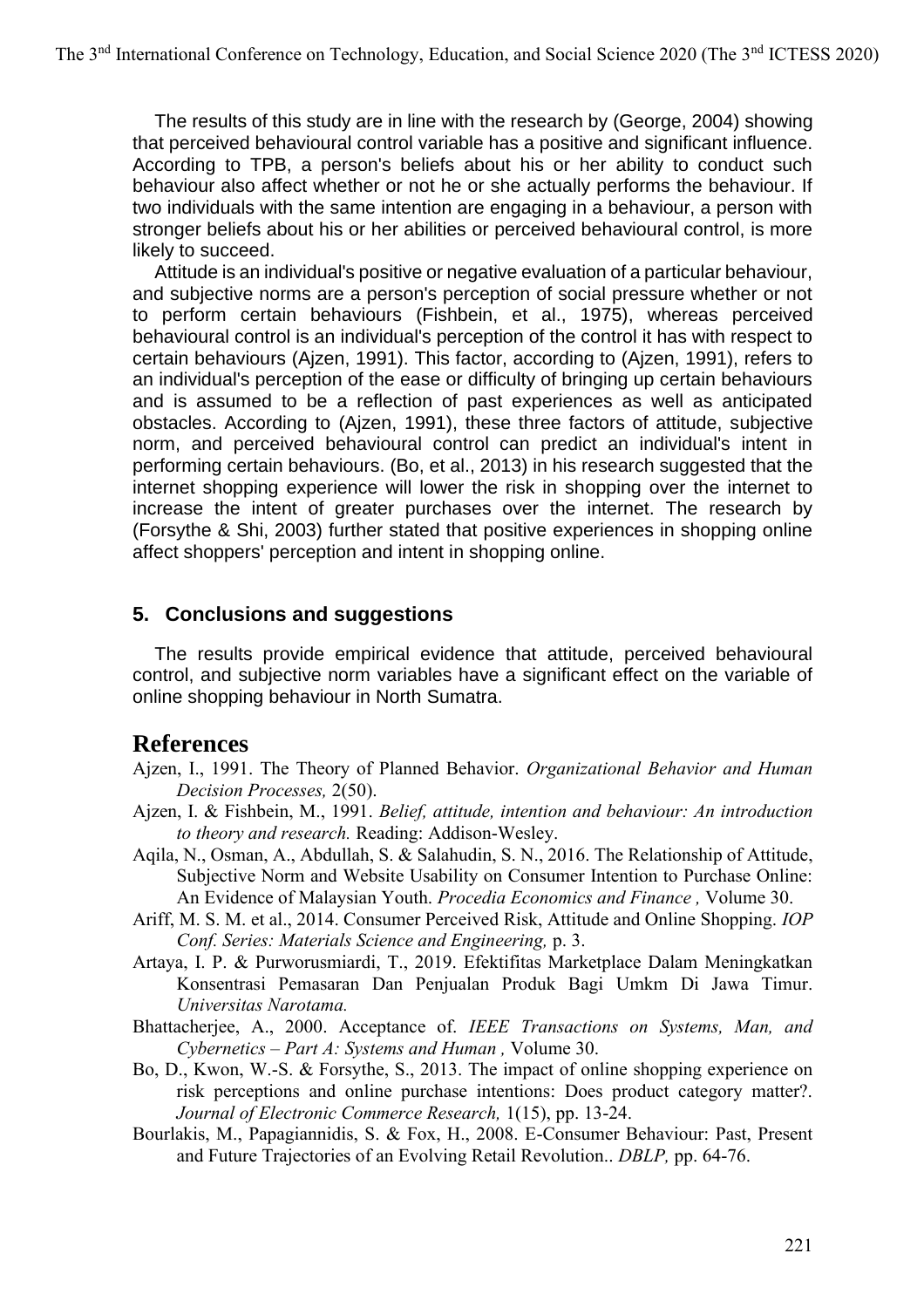Chintagunta, P. K. C. J. & Cebollada, J., 2012. Quantifying Transaction Costs in Online/Off-line Grocery Channel Choice. *Marketing Science,,* 1(31).

- Chu, J. C. P. & Cebollada, J., 2008. Research Note—A Comparison of Within- Household Price Sensitivity Across Online and Offline Channels. *Marketing Science,,* 27(2).
- Farag, S. & Lyons, G., 2009. Public transport information (non-)use empirically investigated for various trip types. *Paper presented at the Annual Meeting of the Transportation Research Board.*
- Fishbein, M., Ajzen, I. & Flanders, N. A., 1975. *Belief, attitude, intention and behaviour: An introduction to theory and research.* Massachusetts: Addison-Wesley.
- Forsythe, S., Shannon, D. M. & Liu, C., 2006. Development of a Scale to Measure the Perceived Benefits and Risks of Online Shopping. *Journal of Interactive Marketing,*  2(22), pp. 55 - 75.
- Forsythe, S. & Shi, B., 2003. Consumer Patronage and Risk Perceptions in Internet Shopping. *Journal of Business Research,* 11(56), pp. 867-875.
- Fox, E. J. & J. Hoch, S., 2005. cherry-picking. *Economics of Price Search.*
- George, J. F., 2004. The theory of planned. *Internet Research,* 14(3), pp. 198-199.
- Gong, W., 2009. National culture and global diffusion of business-to-consumer ecommerce. *Cross Cultural Management An International Journal ,* 1(16), pp. 83-101.
- Hernández, B. & Jiménez, -M. J., 2011. Age, gender and income: Do they really moderate online shopping behaviour?. *Online Information Review,* 1(35).
- Javadi, M. H. M. et al., 2012. An Analysis of Factors Affecting on. *International Journal of Marketing Studies,* 4(5), p. 13.
- John, L. G. & Ariely, J. D., 2000. Wine Online: Search Costs Affect Competition on Price, Quality, and Distribution. *Marketing Science,* 19(1).
- Kahn, B. E. & Schmittlein, D. C., 1989. Shopping trip behavior: An empirical investigation. *Marketing Letters,* 1(1).
- Karayanni, D. A., 2003. Web-shoppers and non-shoppers: Compatibility, relative advantage and demographics. *European Business Review ,* 3(15).
- Khare, A. & Sadachar, A., 2014. ollective Self-Esteem and Online Shopping Attitudes among College Students: Comparison between the U.S. and India. *Journal of International Consumer Marketing,* 2(26).
- Kim, D. & Ammeter, A. P., 2008. Examining shifts in online purchasing behavior: decoding the net generation. *Academy of Information and Management Sciences Proceedings,* 12(1).
- Kim, D. J., Ferrin, D. L. & Rao, H. R., 2008. A trust-based consumer decision-making model in electronic commerce: The role of trust, perceived risk, and their antecedents. *Decision Support Systems,* 2(44), p. 544–564..
- Kumar, V., 2014. Women Online Shopping: A Critical Review of Literature. *SSRN Electronic Journal.*
- Liang, T. P. & Lai, H. J., 2002. Effect of Store Design in Consumer Purchases: An Empirical Study of On-line Bookstores. *Information & Management,* 39(6).
- Marzieh, Z., Paim, L. H. & Osman, S. B., 2015. Students' online purchasing behavior in Malaysia. *Cogent Business & Management,* Volume 2.
- Masril, M., 2020. Analisis Penggunaan Media Sosial dan Penyebaran Hoax Di Kota Medan. Jurnal Simbolika: Research and Learning in Comunication Studi, 1(6).
- Miarso, Y., 2007. *Menyemai Benih Teknologi Pendidikan.* Jakarta: Kencana.

*.*

Miniard, P. W. & Cohen, J. B., 1981. An examination of the Fishbein–Ajzen behavioralintention model's concepts and measures. *Journal of Experimental Social Psychology*